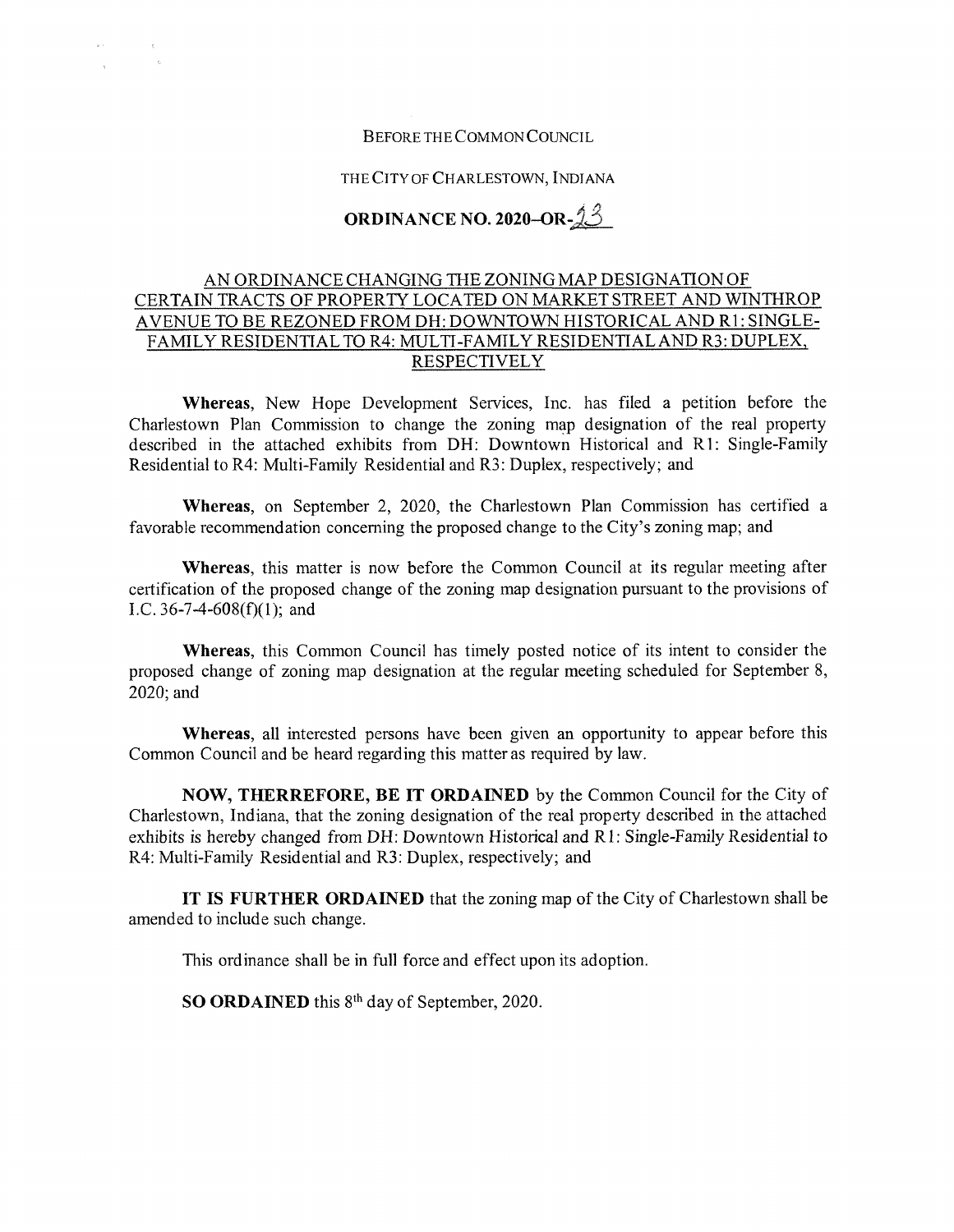Brian Hester

 $\begin{aligned} \mathcal{A}(\mathcal{A}) &= \mathcal{A}(\mathcal{A}) \\ &= \mathcal{A}(\mathcal{A}) \end{aligned}$ 

Bo Bertram

hie Jackson



 $\overline{J}$ .  $\overline{L}$ Cox Z THIS ORDINANCE WAS APPROVED upon this date:

*J* In Favor Opposed Abstained سما In Favor Opposed Abstained  $\overline{L}$ In Favor Opposed Abstained In Favor Opposed Abstained *V*

Opposed Abstained

 $\sim$ 

In Favor

– J

Treva Hodges, Mayor

ATTEST:

<u>J. J. 2020</u>

Date

**//**<br>/ /<br>4

Donna Coomer City Clerk-Treasurer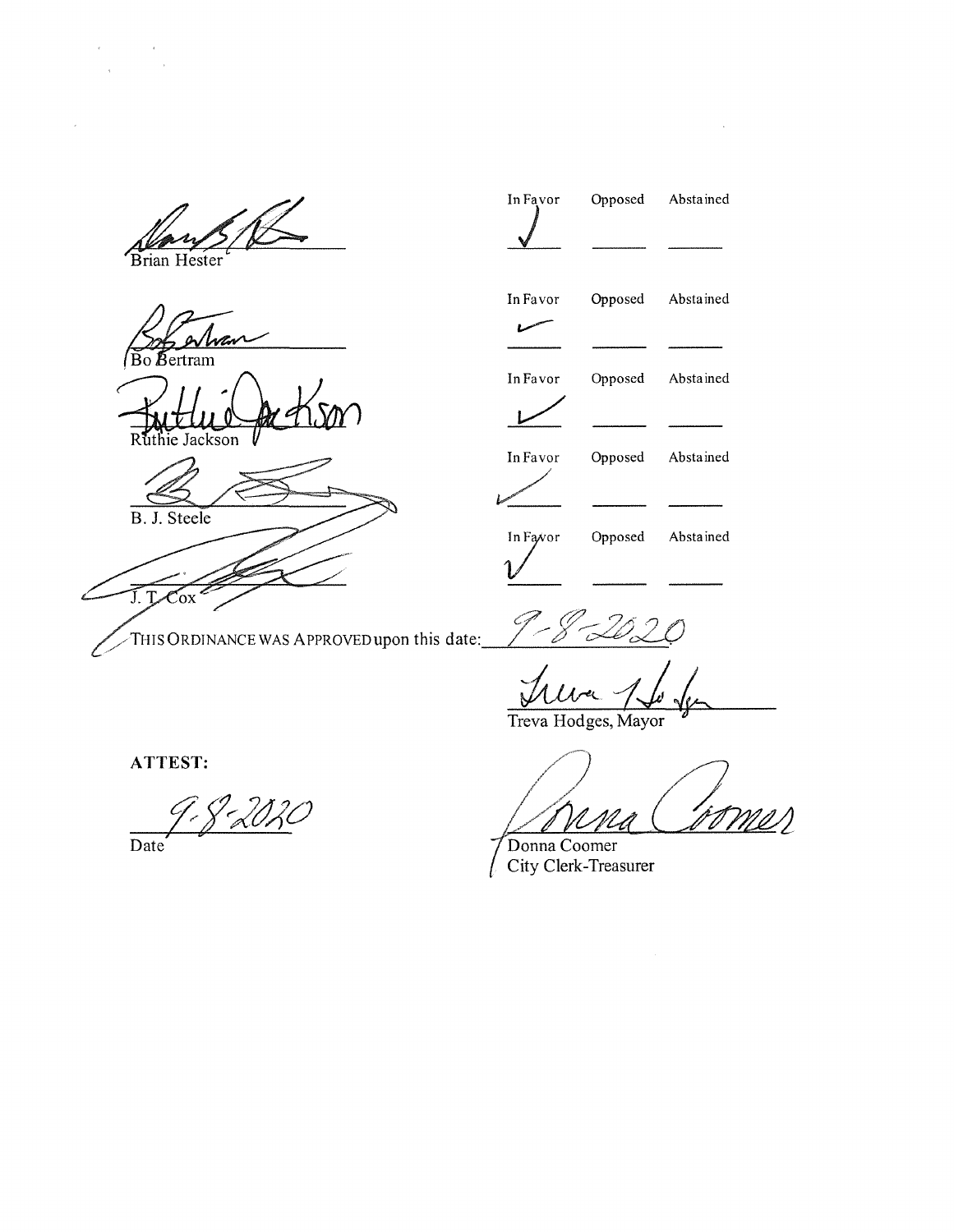989 Market Street:

 $\omega_{\rm{max}}$ 

104841-700-2S2.000-004

10-1841-700'2S7.000-004

104841400466.000-004

104841400471.000^004

DESCRIPTION OF 4.85 ACRES TRACT IN SURVEY 117

This description was prepared by David R. Blankenbeker, Indiana Professional Land Surveyor, license number 900011, based on a survey certified on 31 July, 2020, Job No. 23,552 of Blankenbeker and Son Land Surveyors Inc., P.C. records. Being <sup>a</sup> part of Survey 117 of the Illinois Grant to Clark County, Indiana and being further described as follows;

Beginning at a steel pin on the northern most corner of Lot 20 in Pleasant Ridge Subdivision as shown in Plat Book 6, Pages 154-158 of said county records; Thence S 53°57'22" W, along a northwestern line of said Pleasant Ridge, 353.78 feet to a steel pin; Thence N 35°03'04" W, (passing through a steel pin at 215.8 feet and another steel pin at 233.83 feet) 335.38 feet to a steel pin; Thence N 7°14'34" E, 143.08 feet to <sup>a</sup> steel pin; Thence <sup>N</sup> 5S"37'07" E, 194,8 feet to an iron pipe; Thence <sup>N</sup> 54-14'42" E, 182.85 feet to <sup>a</sup> steel pin; Thence N 54°00'14" E, 121.7 feet to a steel pin; Thence S 34°06'01" E, 222.76 feet to a steel pin; Thence S 54°18'14" W, 196.58 feet to a steel pin; Thence S 34°06'01" E, (passing through a steel pin at 1 foot) 211,66 feet to a steel pin; Thence <sup>S</sup> 54\*13'29" W, 38.09 feet to THE TRUE PLACE OF BEGINNING,

Containing 4,85 acres and being subject to all easements of record.

DESCRIPTION OF 0.79 ACRE TRACT IN SURVEY 117

This description was prepared by David R, Blankenbeker, Indiana Professional Land Surveyor, license number 900011, based on a survey certified on 31 July, 2020, Job No. 23,552 of Blankenbeker and Son Land Surveyors Inc., P.C. records. Being a part of Survey 117 of the Illinois Grant to Clark County, Indiana and being further described as follows:

Beginning at a steel pin on the northern most corner of Lot 20 in Pleasant Ridge Subdivision as shown in Plat Book 6, Pages 154-158 of said county records; Thence N 54°13'29" E, 38.09 feet to a steel pin; Thence N 34°06'01" W, (passing through a steel pin at 210.66 feet) 211.66 feet to a steel pin; Thence N 54°18'14" E, 196.58 feet to a steel pin, the TRUE PLACE OF BEGINNING:

Thence N 34"06'01" W, 222.76 feet to <sup>a</sup> steel pin; Thence N 54''00'14" E, 160.33 feet to <sup>a</sup> steel pin on the southwest Right-Of-Way line of Market Street (A.K.A. Highway 3); Thence <sup>S</sup> 30"S7'24" E, along said Rightof-Way line, 224,28 feet to <sup>a</sup> steel pin; Thence <sup>S</sup> 54°18'14" W, 148 feet to THE TRUE PLACE OF BEGINNING.

Containing 0.79 acre and being subject to a roadway and utility easement described in Instrument 201700124 and all other easements of record.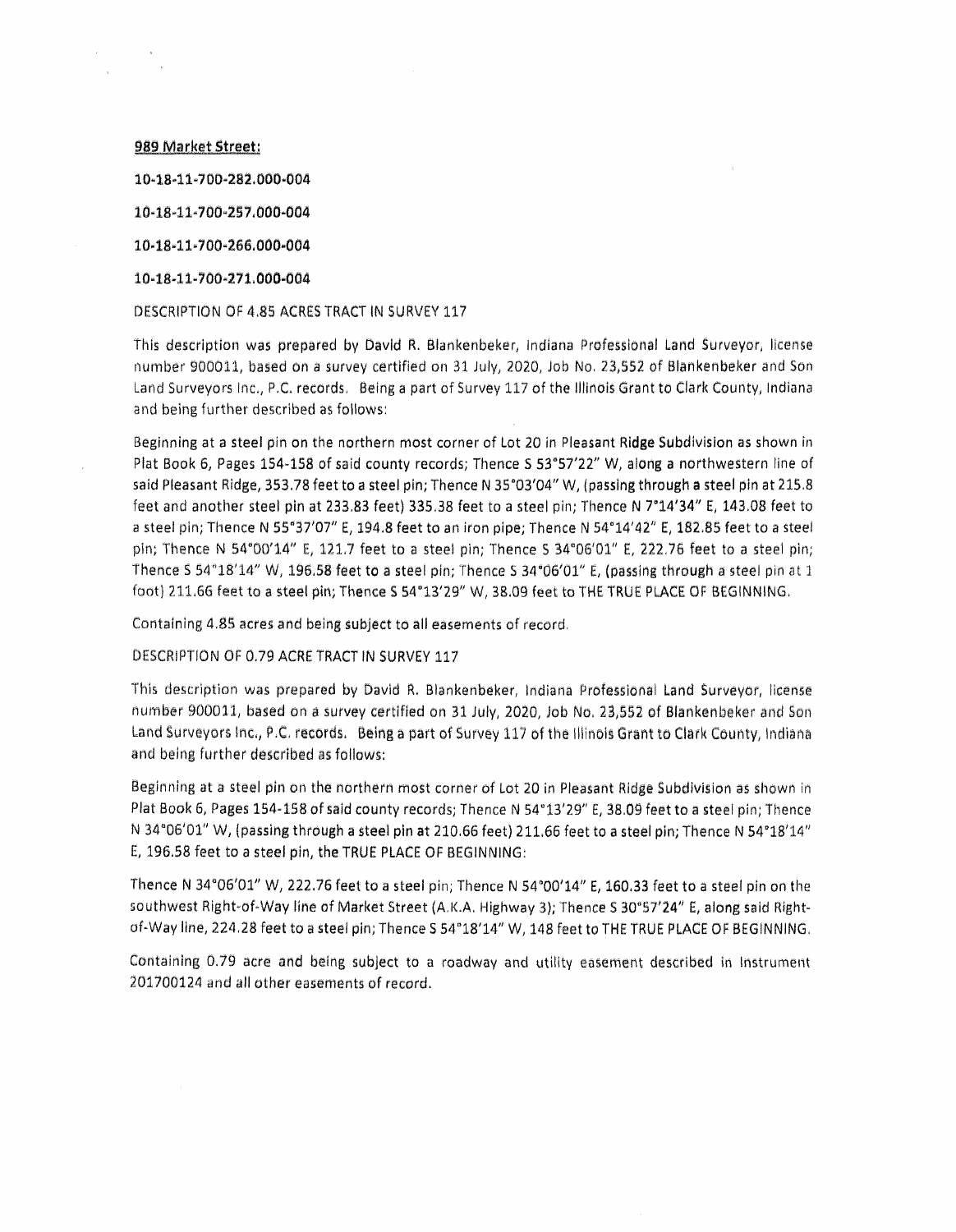# 977 Horton Drive:

#### **10-18-44-700-272.000-004**

A part of Survey 117 of the Illinois Grant, Charleston Township, Clark County, Indiana, also being part of the lands described in Traders Auto World, Inc. (DD 31-17814) described as follows: Beginning at a stone at the East corner of Denham's land in Grant 117; thence South 35°00'00" East, a distance of 366.50 feet to <sup>a</sup> point; thence South 35"38'00" East, <sup>a</sup> distance of 71.79 feet to <sup>a</sup> point; thence South 54"3S'00" West, <sup>a</sup> distance of 56.20 feet to a 5/8" rebar, THE TRUE PLACE Of BEGINNING, thence North 35''38'00" West, <sup>a</sup> distance of 51.57 feet to <sup>a</sup> 5/8"rebar, thence South 54"22'00" West, <sup>a</sup> distance of 305.S8 feet to <sup>a</sup> 5/8" rebar; thence South 34"21'32" East, <sup>a</sup> distance of 214,87 feet to <sup>a</sup> 5/8" rebar; thence North 54"3S'00" East, a distance of 216.00 feet to a 5/8" rebar; thence North 30°35'00" West, a distance of 165.00 feet to <sup>a</sup> S/8" rebar: thence North S4"35'00" East, a distance of 80.14 feet to the TRUE PLACE OF BEGINNING, said in previous deed to contain 1.195 acres, more or less.

Including a roadway and utility easement described as follows: Beginning at a stone at the East corner of Denham's land in Grant 117; thence South 35°00'00" East, a distance of 366.50 feet to a point, THE TRUE PLACE OF BEGINNING; thence South 35°38'00" East, <sup>a</sup> distance of 71.79 feet to <sup>a</sup> point; thence South 54"35'00" West, a distance of 56.20 feet to a 5/8" rebar; thence North 35"38'00" West, a distance of 51.57 feet to <sup>a</sup> 5/8" rebar; thence South 54"22'00" West, <sup>a</sup> distance of 95.00 feet to <sup>a</sup> S/8" rebar; thence North 35°38'00" West, <sup>a</sup> distance of 20,00 feet to <sup>a</sup> point; thence North 54"22'00" East, <sup>a</sup> distance of 151.20 feet to the TRUE PLACE OF BEGINNING,

#### Denham Lane:

## 10-18-111-700-318.001-004

A part of Illinois Grant No. 117, more particularly described as follows: Beginning at the true point of beginning of Ronald D, Brown and Donna E. Brown, 0.791 acre tract as described by D.0.15, Instr. 2749, of the Clark County Recorder's Office; thence South 35 deg. 51' 00" East, 24.87 feet to a rebar; thence North 54 deg. 35' 00" East, 15.00 feet to a rebar; thence South 35 deg. 51' 00" East, (passing through a rebar at 120.00 feet); 295.30 feet to an iron pin at the true point of beginning of the tract described herein; thence continuing South 35 deg. 51' 00" East, 40.66 feet to a rebar in the North line of Lot 22, Block 12, of Pleasant Ridge Subdivision (Plat Book 6, Pgs, 155-1S6); thence South S3 deg. 13' 20" West, with the North line of Lot 22, a distance of 33,21 feet to <sup>a</sup> re bar at the corner in common to Lots 22 and 23 of said Block 12 in Pleasant Ridge Subdivision; thence North 36 deg, 43' 20" West, 41.20 feet to a point inside <sup>a</sup> large diameter (5 feet) White Oak Tree; thence North 54 deg. 09' 00" East, 33,83 feat to the True Point of Beginning, containing 0.0315 acres and subject to all easements of record and apparent, being <sup>a</sup> part of the land conveyed to Ronald D. Brown by the United Pentacostal Church,

#### 134-136 Winthrop Avenue:

#### 10-18-111-7OO-791.O00-004

Lot No, 26 in Block No. 12 in Pleasant Ridge, a subdivision of <sup>a</sup> part of Grant No. 117 of the Illinois Grant in Clark County, Indiana, the plat of said subdivision having been recorded on the 2Sth day on September, 1953, in Book 6 of Plats on Pages 154-155-156-157-158 (as Instrument No. 9203) in the Office of the Recorder of Clark County, Indiana.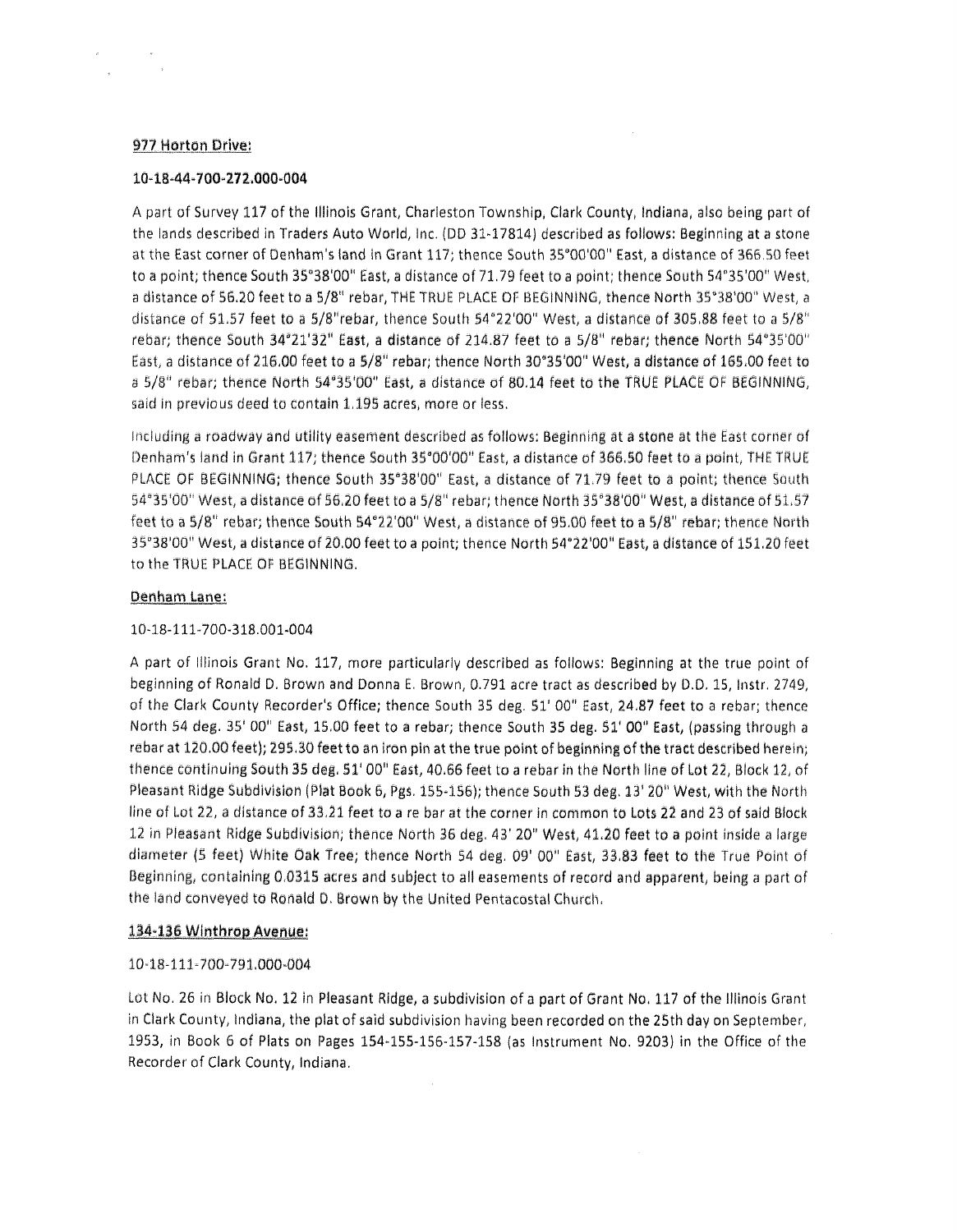## 130 Winthrop Avenue:

 $\frac{1}{\sqrt{2}}$ 

## 10-18-111-700-792.000-004

Lot No. 25 in Block No. 12 in Pleasant Ridge, <sup>a</sup> subdivision of <sup>a</sup> part of Grant No, 117 of the Illinois Grant in Clark County, Indiana, the Plat of said subdivision having been recorded on the 25th day of September, 1953, in Book 6 of Plats on pages 154-155-156-157-158 (as Instrument No. 9203) in the Office of the Recorder of Clark County, Indiana,

# **122-124 Winthrop Avenue;**

# 10-18-111-700-794.000-004

Lot No. 23 in Block No. 12 in Pleasant Ridge, <sup>a</sup> subdivision of <sup>a</sup> part of Grant No, 117 of the Illinois Grant in Clark County, Indiana, the plat of said subdivision having been recorded on the 25th day of September, 1953, in Book 6 of Plats on Pages 154-155-156-157-158 (as Instrument No. 9203), in the office of the Recorder of Clark County, Indiana.

# <u>118-120 Winthrop Avenue:</u>

# 10-18-111-700-795.000-004

Lot No. 22 in Block No, 12 In Pleasant Ridge, <sup>a</sup> subdivision of <sup>a</sup> part of Grant No. 117 of the Illinois Grant in Clark County, Indiana, the plat of said subdivision having been recorded on the 25th day of September, 1953, in Book of Plats on Pages 1S4-1S5-156-1S7-158 (as Instrument No. 9203), in the office of the Recorder of Clark County, Indiana,

## 114-116 Winthrop Avenue:

# 10-18-111-700-796.000-004

Lot No. 21 in Block No. 12 in Pleasant Ridge a subdivision of <sup>a</sup> part of Grant No. 117 of the Illinois Grant in Clark County, Indiana, the plat of said subdivision having been recorded on the 2Sth day of September, 1953, in Book 6 of Plats on pages 1S4-1S5-1S6-1S7-158 (as Instrument No. 9203) in the office of the Recorder of Clark County, Indiana. Subject to all restrictions contained therein.

## **110-112 Winthrop Avenue:**

## 10-18-111-700-797.000-004

Lot No. 20 in Block No. 12 In Pleasant Ridge, <sup>a</sup> Subdivision of a part of Grant No. 117 of the Illinois Grant in Clark County, Indiana, the plat of said subdivision having been recorded on the 25th day of September, 1953, in Book 6 of Plats on pages 154,155, 156,157, and 158 (as Instrument# 9203) in the office of the Recorder of Clark County, Indiana.

# 106-108 Winthrop Avenue:

10-18-111-700-798,000-004

Lot No. 19 in Block No. 12 in Pleasant Ridge, <sup>a</sup> subdivision In the City of Charlestown,

# 102-104 Winthrop Avenue:

 $\sim$   $\mu$